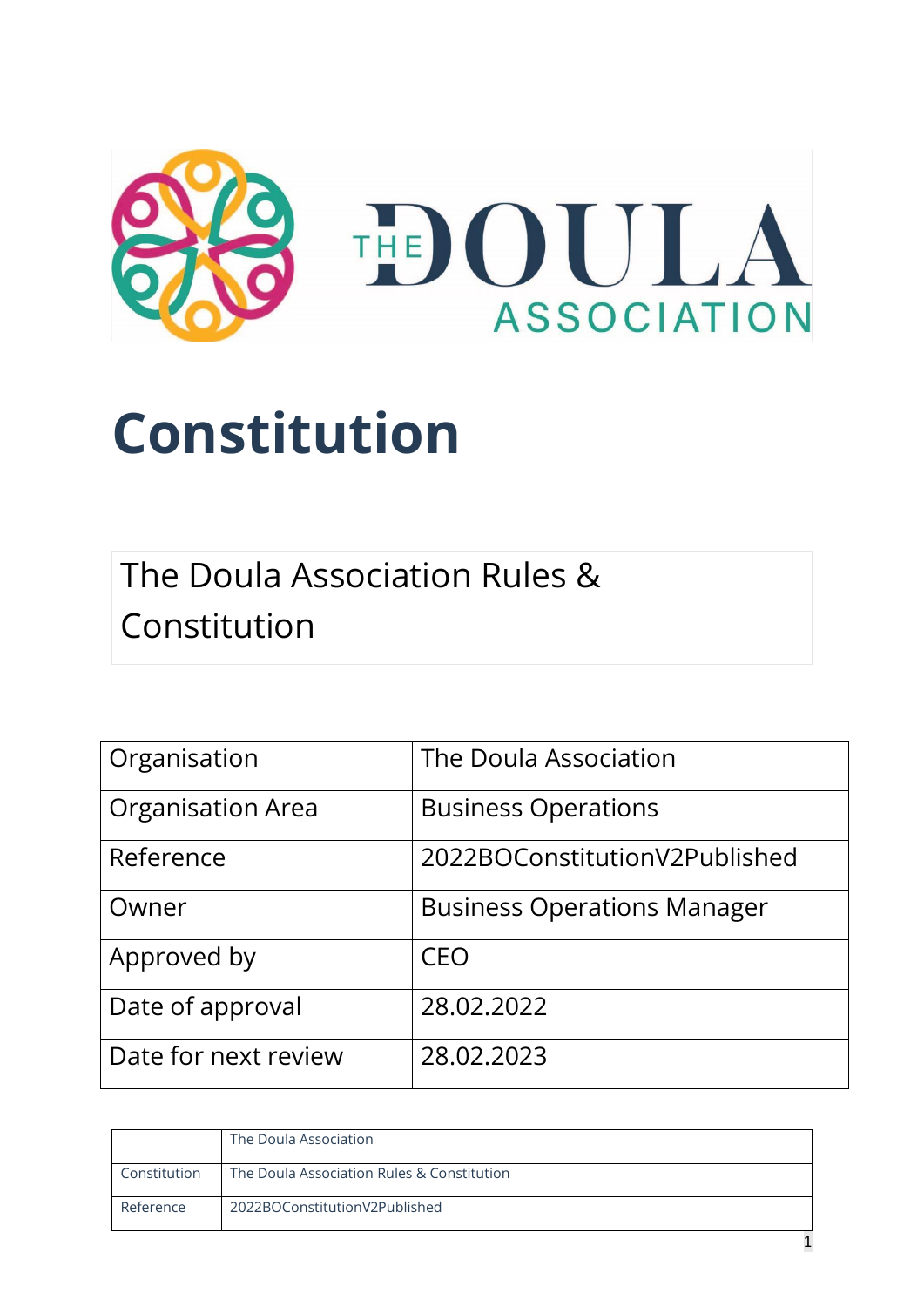## Contents

| $\mathbf{1}$   | Name of the Association                             | 3 |
|----------------|-----------------------------------------------------|---|
| $\overline{2}$ | Our Values as Doulas                                | 3 |
| 3              | Aims                                                | 4 |
| 4              | Membership                                          | 4 |
| 5              | Communication                                       | 5 |
| 6              | <b>Privacy Policy</b>                               | 6 |
| 7              | Confidentiality                                     | 6 |
| 8              | Code of Conduct                                     | 6 |
| 9              | Disputes/Grievances                                 | 7 |
| 10             | Management of The Association                       | 7 |
| 11             | <b>Operational Team</b>                             | 8 |
| 12             | Quorum for TDA Operational Team Meetings            | 8 |
| 13             | Powers of TDA Operational Team                      | 9 |
| 14             | 9<br><b>Annual General Meeting</b>                  |   |
| 15             | Finance<br>10                                       |   |
|                | Appendix A - Definitions<br>11                      |   |
|                | Appendix B - Registered Office<br>12                |   |
|                | Appendix C - Annual Subscription Charges 2021<br>12 |   |
|                | 13<br>Appendix D - Approval of this Constitution    |   |

|              | The Doula Association                      |
|--------------|--------------------------------------------|
| Constitution | The Doula Association Rules & Constitution |
| Reference    | 2022BOConstitutionV2Published              |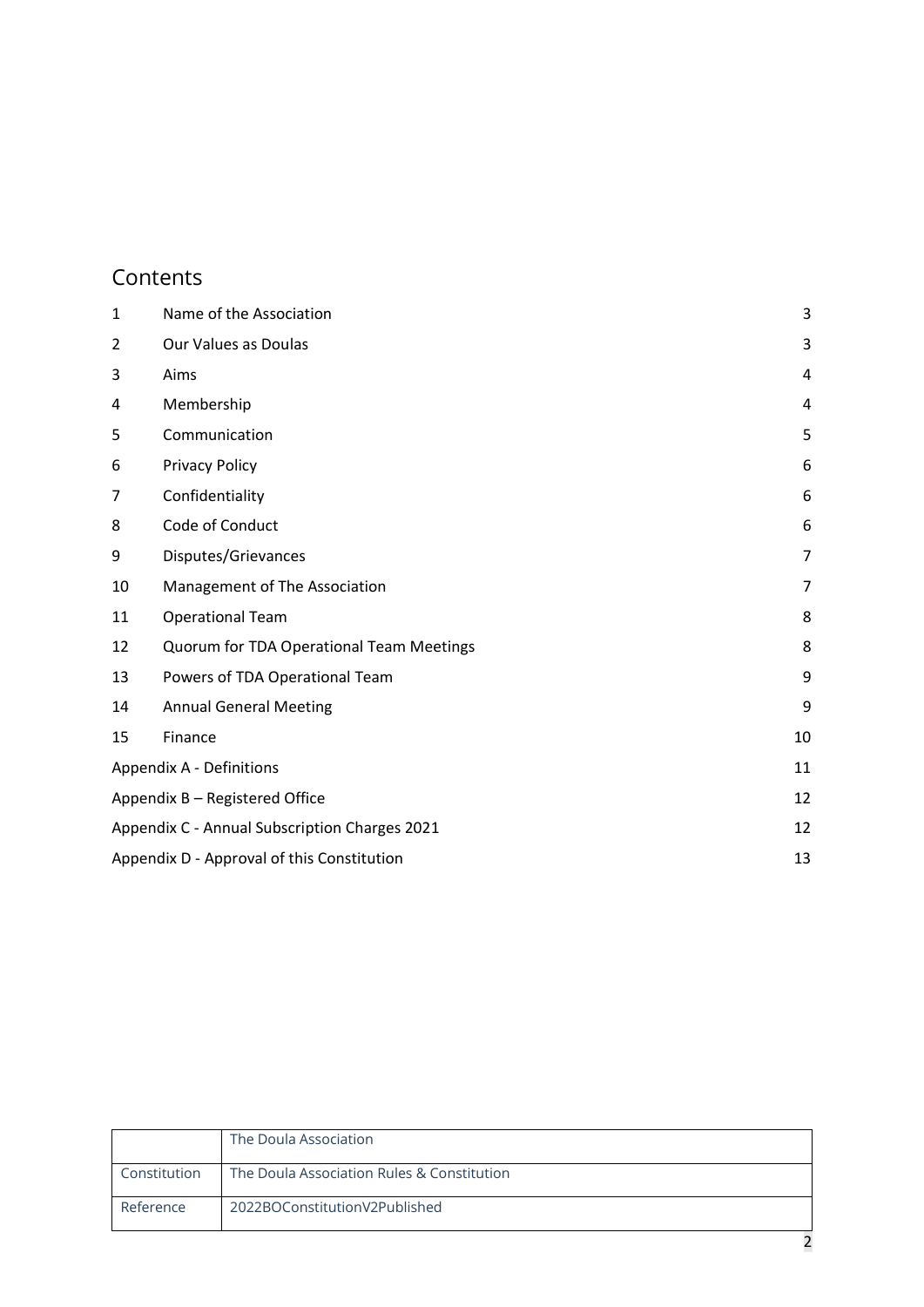#### <span id="page-2-0"></span>1 Name of the Association

The name of the Association is 'The Doula Association'.



## <span id="page-2-1"></span>2 Our Values as Doulas

|              | The Doula Association                      |
|--------------|--------------------------------------------|
| Constitution | The Doula Association Rules & Constitution |
| Reference    | 2022BOConstitutionV2Published              |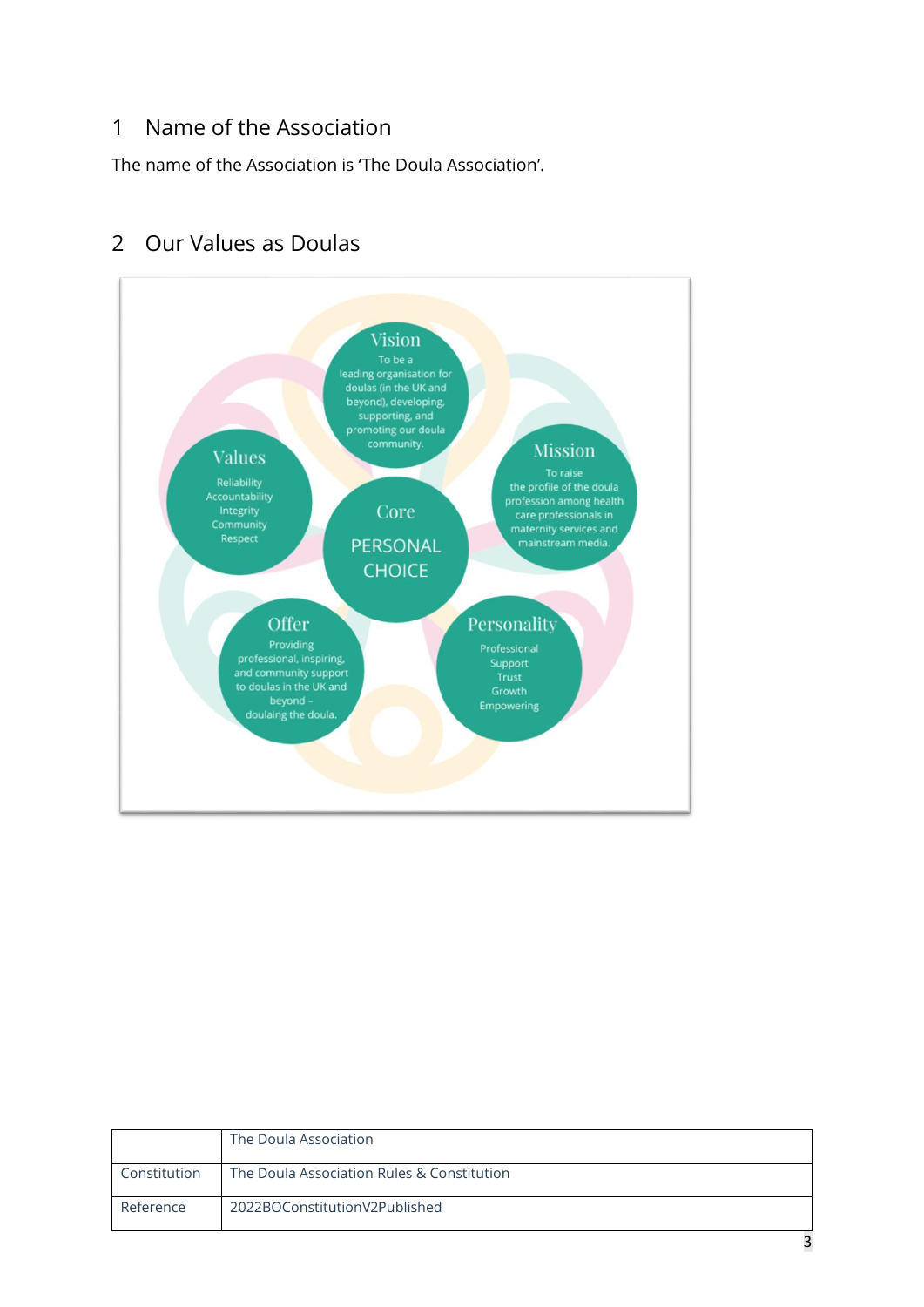## <span id="page-3-0"></span>3 Aims

We are an organisation of independent doulas that seek to embed, raise the profile and visibility of doulas, and to have an established role in making a meaningful impact on the landscape of birth and early parenthood across the UK and beyond.

- 3.1. To provide end-to-end support for doulas to doula the doula.
- 3.2. To establish an organisation that is dedicated to helping its members succeed both as doulas and as business owners.
- 3.3. To promote the role of birth and postnatal doulas so that it is understood, recognised, valued and known as a viable option with a significantly positive impact, not only on birth outcomes and experiences for both birthing people and babies but on breastfeeding and bonding relationships.
- 3.4. To raise the profile of the doula profession to improve birth and postnatal support for women, birthing people, families, and healthcare professionals.
- 3.5. Through the education of doulas, provide families with continuity of support during the childbearing year, inspiring positive birthing experiences and beyond.
- 3.6. To share current evidence, topical and related reading materials to our members.
- 3.7. To bring doulas together with a common sense of purpose and belonging, with integrity and enthusiasm as a profession.
- 3.8. To encourage self-management and regulation by holding personal choice at the centre of what we do, applying both to our doulas and to our clients.

## <span id="page-3-1"></span>4 Membership

Any person who has completed [The BirthBliss Academy doula course](https://www.birthblissdoulacourses.co.uk/doula-training-course-content.html) is eligible for Membership. A Member cannot transfer Membership to any other person.

|              | The Doula Association                      |
|--------------|--------------------------------------------|
| Constitution | The Doula Association Rules & Constitution |
| Reference    | 2022BOConstitutionV2Published              |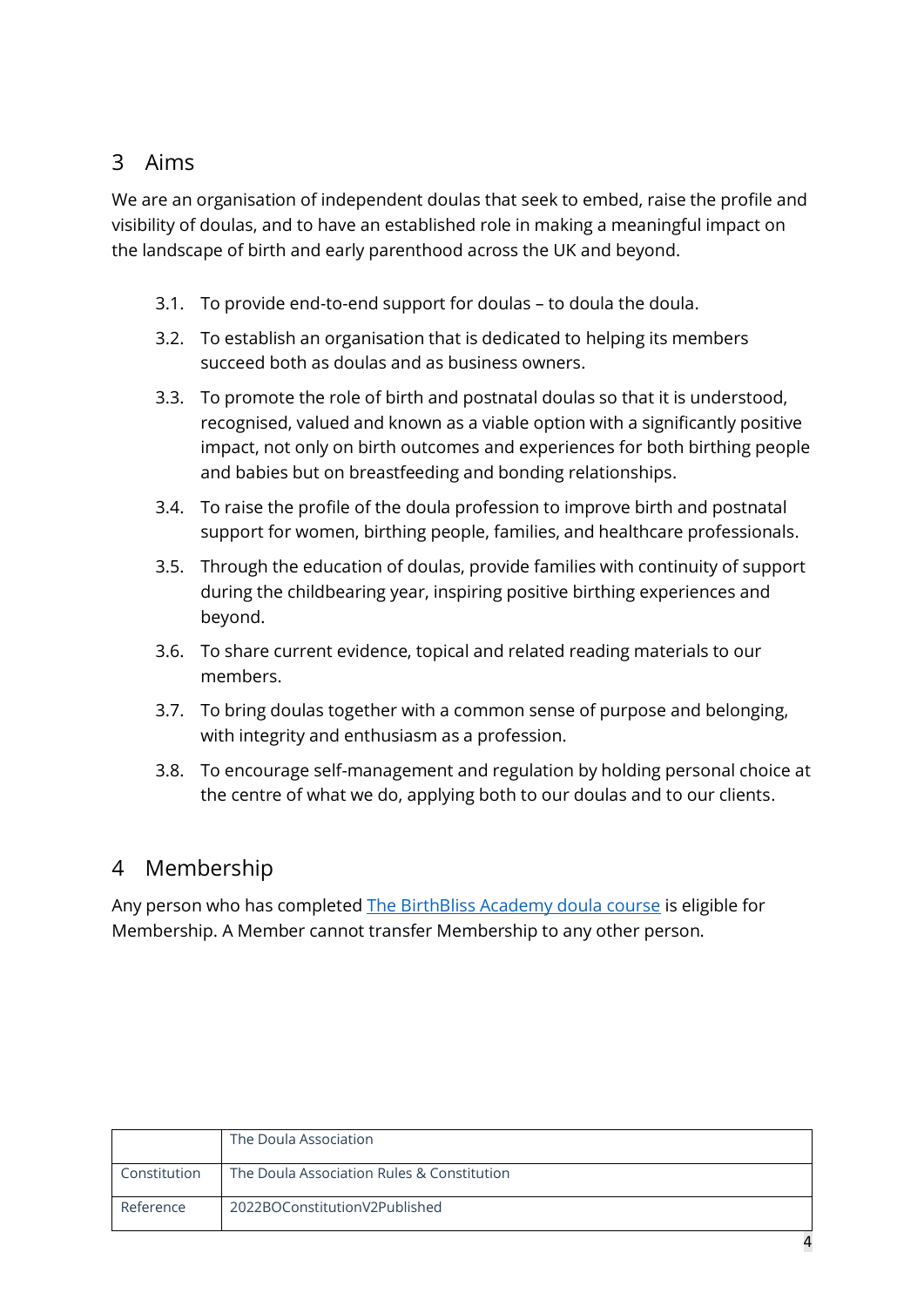- 4.1. Application for Membership
	- 4.1.1 The applicant will enter their details on The Doula Association website whereupon the applicant becomes a Member of the Association and all Terms and Conditions must be accepted.
	- At the time of application, credit or debit card details must be entered and once the application is approved, the member will be charged the monthly membership fee.
- 4.2. Subscriptions
	- 4.2.1 Payment for Membership is for one year. There is a monthly option for membership.
	- 4.2.2 The organisation's membership annual subscription fee shall be determined by the Operational Team and reviewed annually by the Operational Team members. Current subscription prices are set out in Appendix C.
	- 4.2.3 Subscriptions are due on a rolling basis in every year for the period of 12 months following that date.
- 4.3. Resignation
	- 4.3.1 A Member may resign from the Association by cancelling their subscription. The resignation will be with immediate effect.
	- Any outstanding monthly membership fees should be paid in full. If an annual fee has been paid it will not be refunded.

#### <span id="page-4-0"></span>5 Communication

- 5.1. Each Member undertakes to provide to the Association their current land address, e-mail address and telephone number.
- 5.2. Any communication to be served on the Association or to the Members shall be delivered by e-mail.
- 5.3. It shall be deemed to have been delivered if: within 24 hours no notice of non-receipt has been received by the sender.

|              | The Doula Association                      |
|--------------|--------------------------------------------|
| Constitution | The Doula Association Rules & Constitution |
| Reference    | 2022BOConstitutionV2Published              |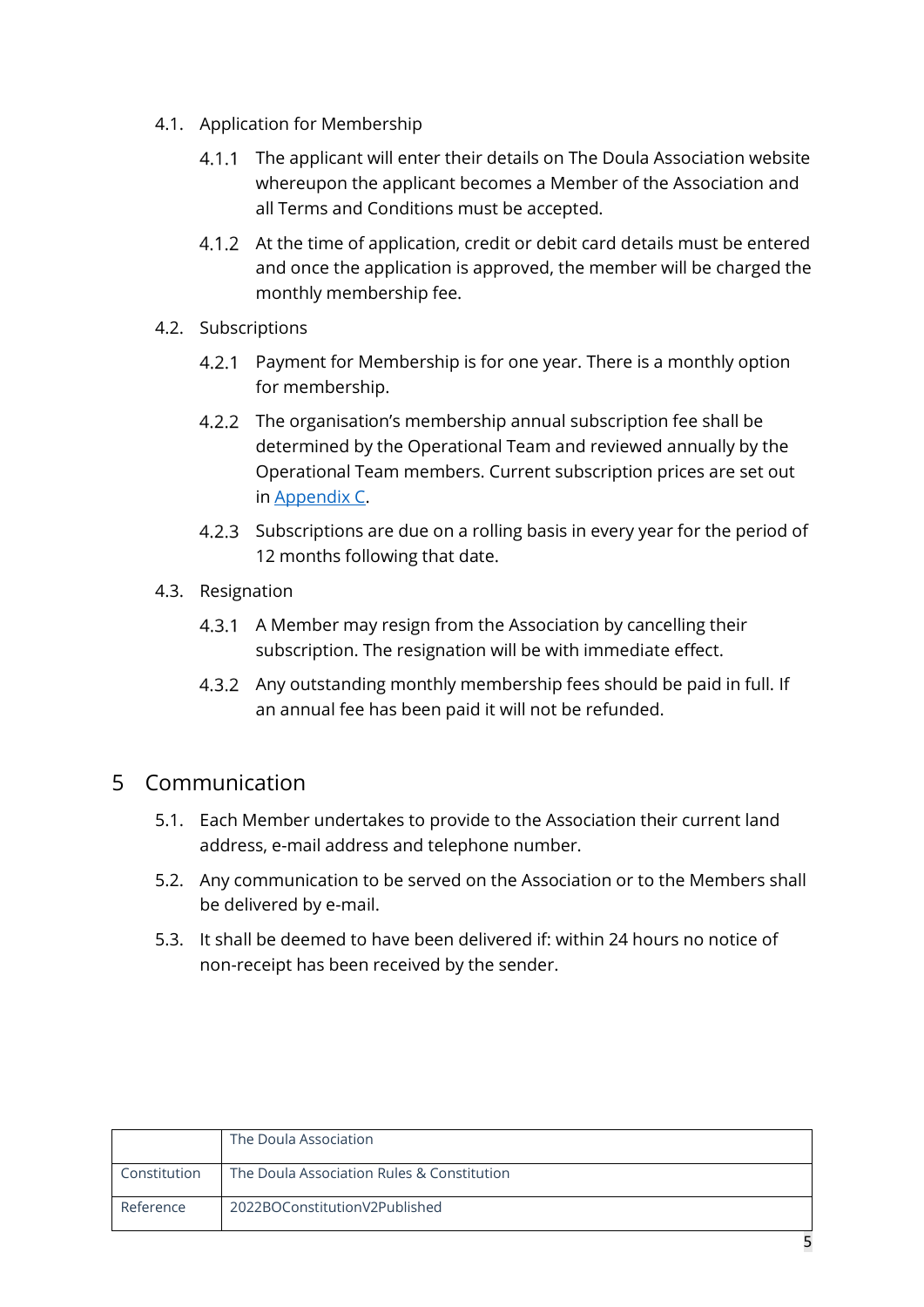## <span id="page-5-0"></span>6 Privacy Policy

6.1. [The Doula Association Privacy Policy](https://www.thedoulaassociation.org/privacy-policy.html) is strong and precise. It complies fully with the Data Protection Act 2018.

## <span id="page-5-1"></span>7 Confidentiality

- 7.1. Each Member agrees and undertakes that they will not copy or share or allow anyone else to copy or share information from a client, fellow doula, another birth worker, or any other person – either physical or virtual without their express permission. All conversations or documents relating to your work as a doula should be treated as confidential and only shared with the permission of parties involved.
- 7.2. In respect of any part of the Confidential Information of the Association, from today until the expiry of five years from the termination of Membership, keep it secret and not divulge, or make it known, to anyone. Nor use it for the benefit of themselves or any other person.

*Section 7 does not apply to disclosure:*

- *Made with the consent of the Operational Team or by order of the court.*
- *Of information or knowledge which comes into the public domain otherwise than as a result of them default.*
- *As may be necessary in the course of his work for the Association.*

## <span id="page-5-2"></span>8 Code of Conduct

It is a condition of Membership that a Member shall always comply with the Code of Conduct of the Association and promote the interests and objects of the Association.

- 8.1. Breach of code of conduct
	- 8.1.1 If deemed necessary, only the CEO has the power to suspend or expel any Member who, after the grievance process has been fully exhausted, has been proven to breach any of the rules of the Code of Conduct.

|              | The Doula Association                      |
|--------------|--------------------------------------------|
| Constitution | The Doula Association Rules & Constitution |
| Reference    | 2022BOConstitutionV2Published              |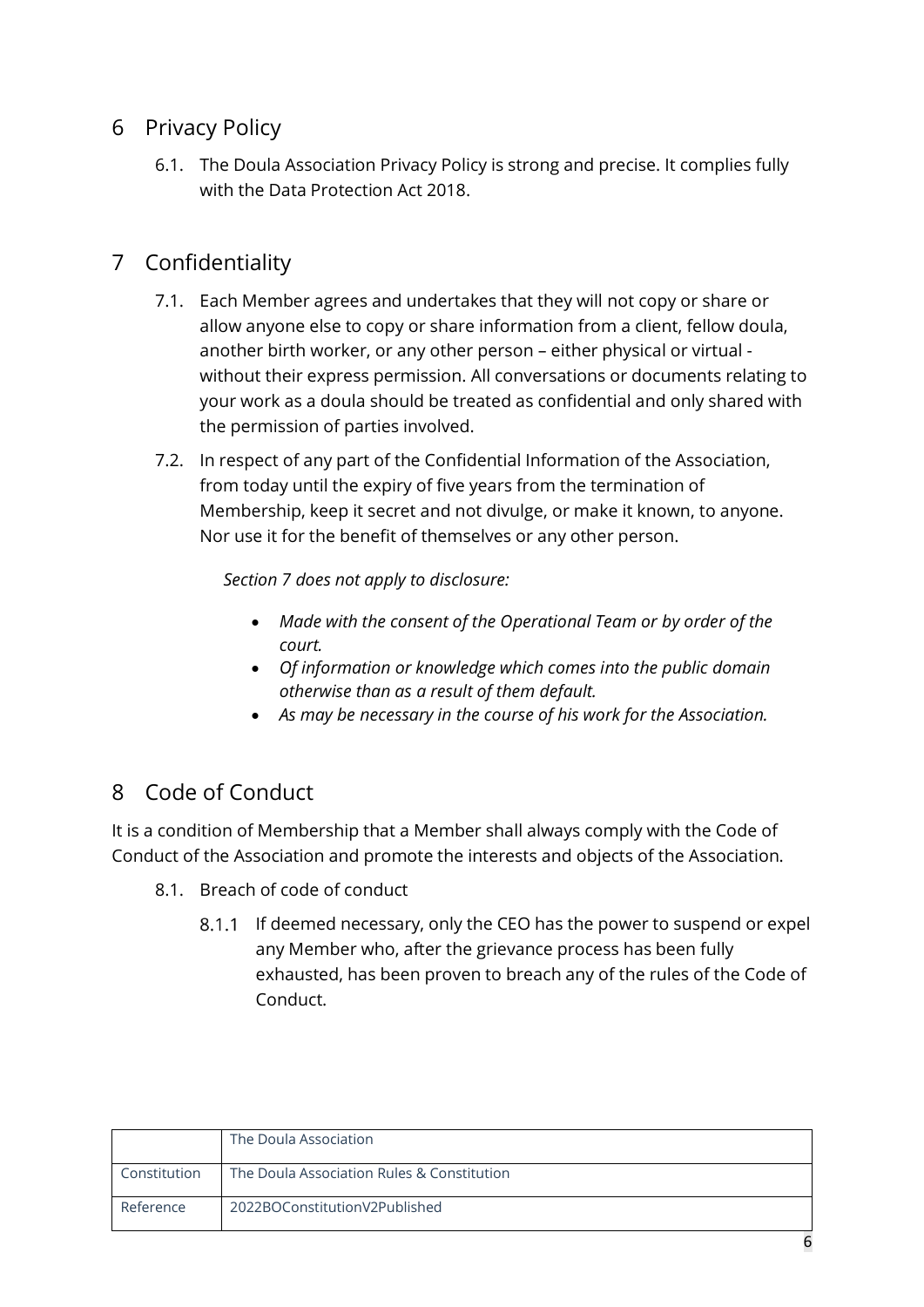#### <span id="page-6-0"></span>9 Disputes/Grievances

- 9.1. In the event of a dispute, then all parties undertake to attempt to settle the dispute by engaging in good faith with the other in a process of mediation before commencing the grievance process.
- 9.2. Anyone with a grievance should follow The Doula Association Grievance process.

#### <span id="page-6-1"></span>10 Management of The Association

- 10.1. The TDA Operational Team shall manage The Doula Association.
- 10.2. The TDA Operational Team shall be made up of the positions in 11 below.
- 10.3. Any Member may apply to become a TDA Operational Team member via the position recruitment procedure and schedule.
- 10.4. A decision of the TDA Operational Team on any of the following matters must be ratified by a vote of at least 75% or 8 members (whichever is greater) of the Team to:
	- 10.4.1 Change the Code of Conduct of the Association.
	- 10.4.2 Change the Constitution of the Association.
	- 10.4.3 Dissolve the Association.

|              | The Doula Association                      |
|--------------|--------------------------------------------|
| Constitution | The Doula Association Rules & Constitution |
| Reference    | 2022BOConstitutionV2Published              |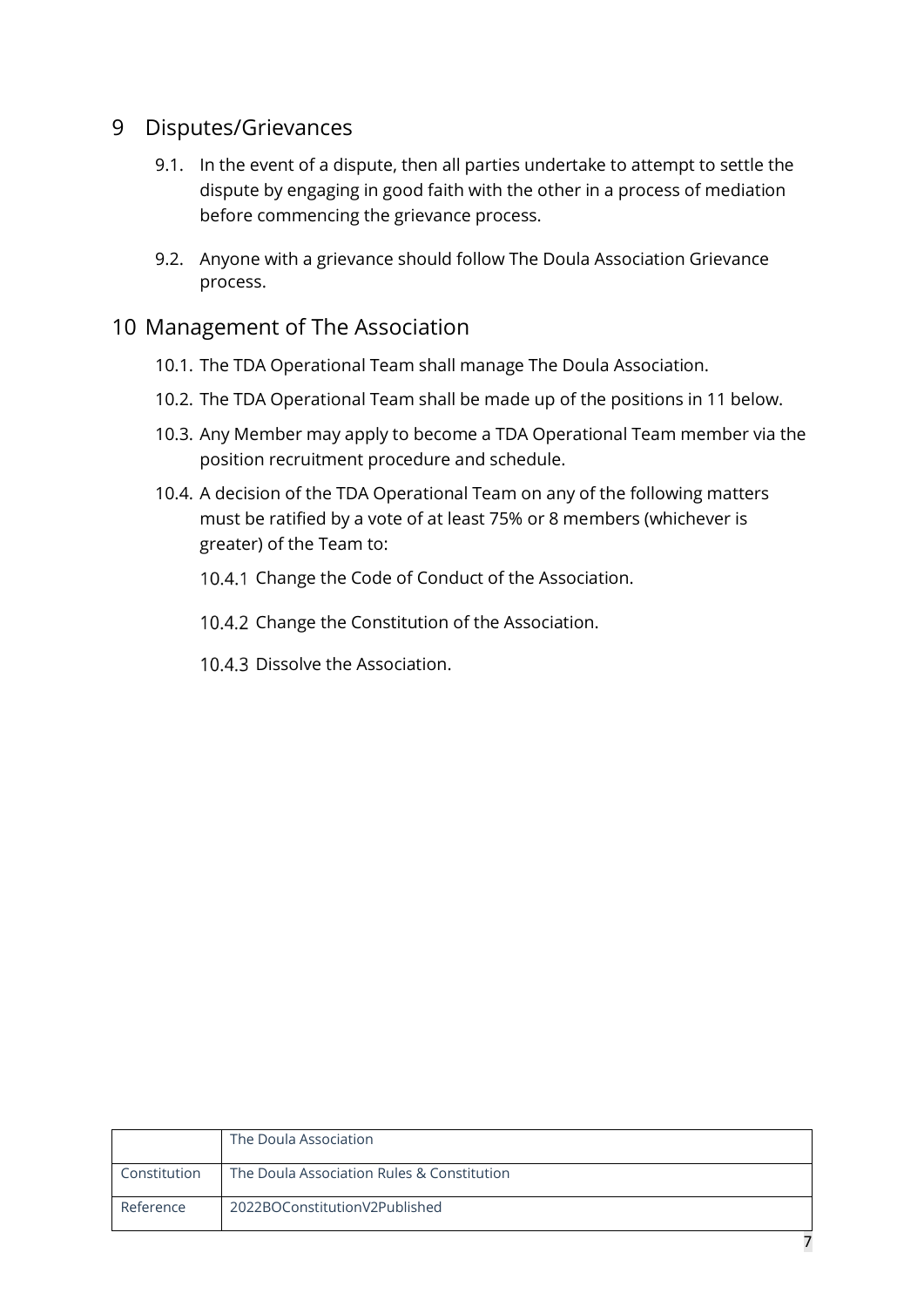## <span id="page-7-0"></span>11 Operational Team

- 11.1. List of current Operational Team Positions
	- 11.1.1 CFO
	- 11.1.2 Business Operations Manager
	- 11.1.3 Administrative Secretary
	- 11.1.4 Treasurer
	- 11.1.5 Risk Manager
	- 11.1.6 External Communications Lead
	- 11.1.7 Internal Communications Lead
	- 11.1.8 Training & Development Lead
	- 11.1.9 Brand Ambassador
	- 11.1.10 Intercultural & Diversity Lead
	- 11.1.11 Ambassador Coordinator
	- 11.1.12 Process Improvement Manager
- 11.2. Office holders shall hold office for twelve to eighteen months. Each position is reviewed as described in the relevant job specification
- 11.3. Each office holder shall be appointed and removed by going through the position recruitment procedure and schedule

## <span id="page-7-1"></span>12 Quorum for TDA Operational Team Meetings

- 12.1. The Quorum must have 40% of the Members or 5 members (whichever is the greater number) in attendance for it to elect or make decisions on its behalf.
- 12.2. If the total number of members for the time being is less than the quorum required, the TDA Operational Team must not take any decision other than a decision to adjourn the meeting.

|              | The Doula Association                      |
|--------------|--------------------------------------------|
| Constitution | The Doula Association Rules & Constitution |
| Reference    | 2022BOConstitutionV2Published              |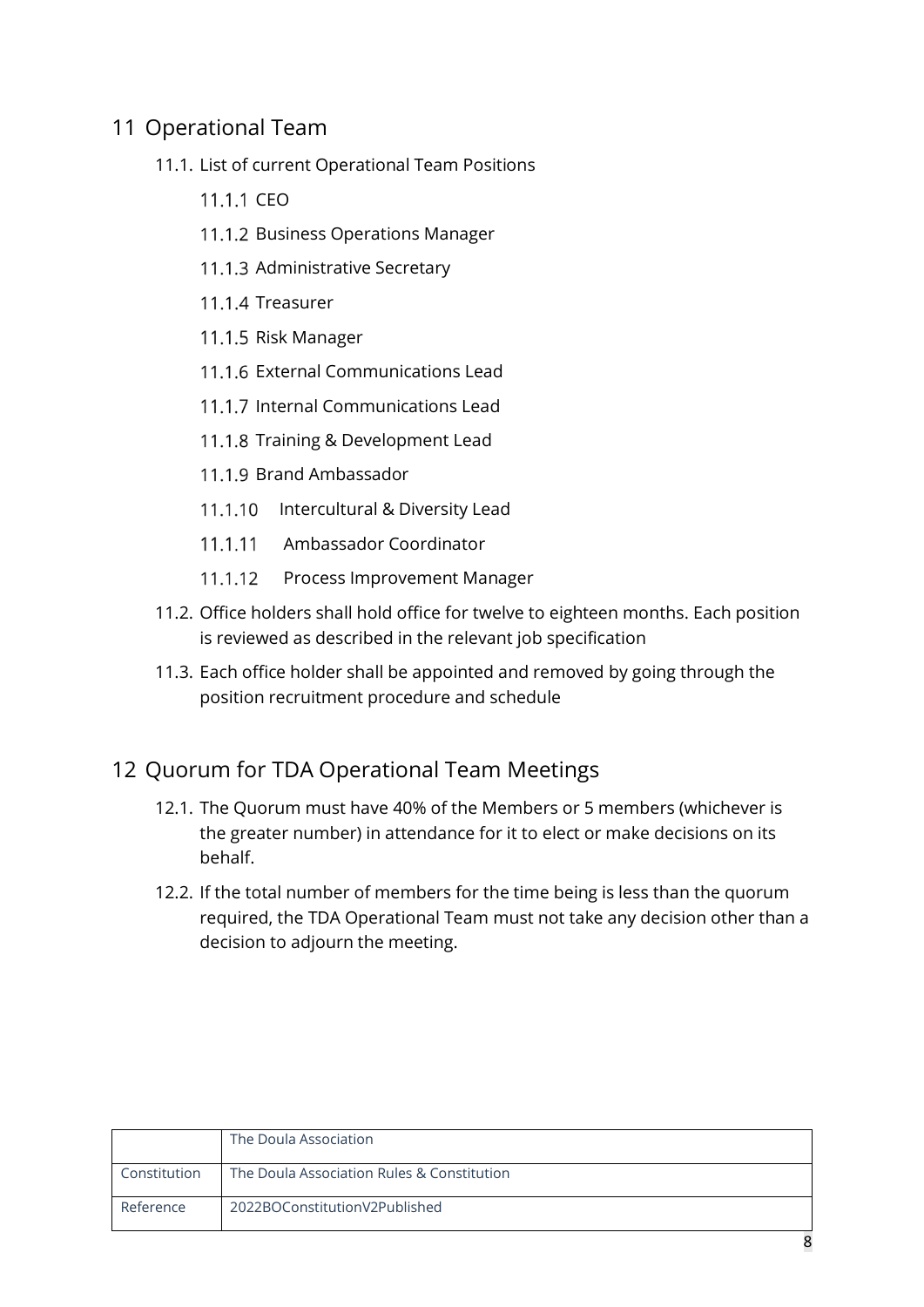## <span id="page-8-0"></span>13 Powers of TDA Operational Team

The TDA Operational Team's powers shall include, but not be limited to:

- 13.1. Filling any vacancy on the TDA Operational Team from among members in the first instance.
- 13.2. Appointing such sub TDA Operational Teams as they believe necessary. Any sub-TDA Operational Team so appointed shall be accountable to the TDA Operational Team.
- 13.3. Employing or contracting staff to carry out activities of the Association.
- 13.4. Opening and operating a bank account in the name of the Association.
- 13.5. Managing the financial affairs of the Association.
- 13.6. Taking any action to promote the objectives of the Association.

#### <span id="page-8-1"></span>14 Annual General Meeting

- 14.1. The AGM of the Association shall be held in October each year for the purpose of:
	- 14.1.1 Receiving the reports of the TDA Operational Team and any sub-TDA Operational Teams in relation to the Association's activities.
	- 14.1.2 Receiving and if thought fit approving the accounts in respect of the preceding financial year.
	- 14.1.3 Dealing with any other general business of the Association.
- 14.2. Each Member shall be entitled to receive 28 days' notice of an AGM.
- 14.3. The notice shall state the date, time and place of the meeting.
- 14.4. A Member may raise any matter at the AGM, if they have given 21 days' notice to the TDA Operational Team [by email](mailto:admin@thedoulaassociation.org) to that effect.

|              | The Doula Association                      |
|--------------|--------------------------------------------|
| Constitution | The Doula Association Rules & Constitution |
| Reference    | 2022BOConstitutionV2Published              |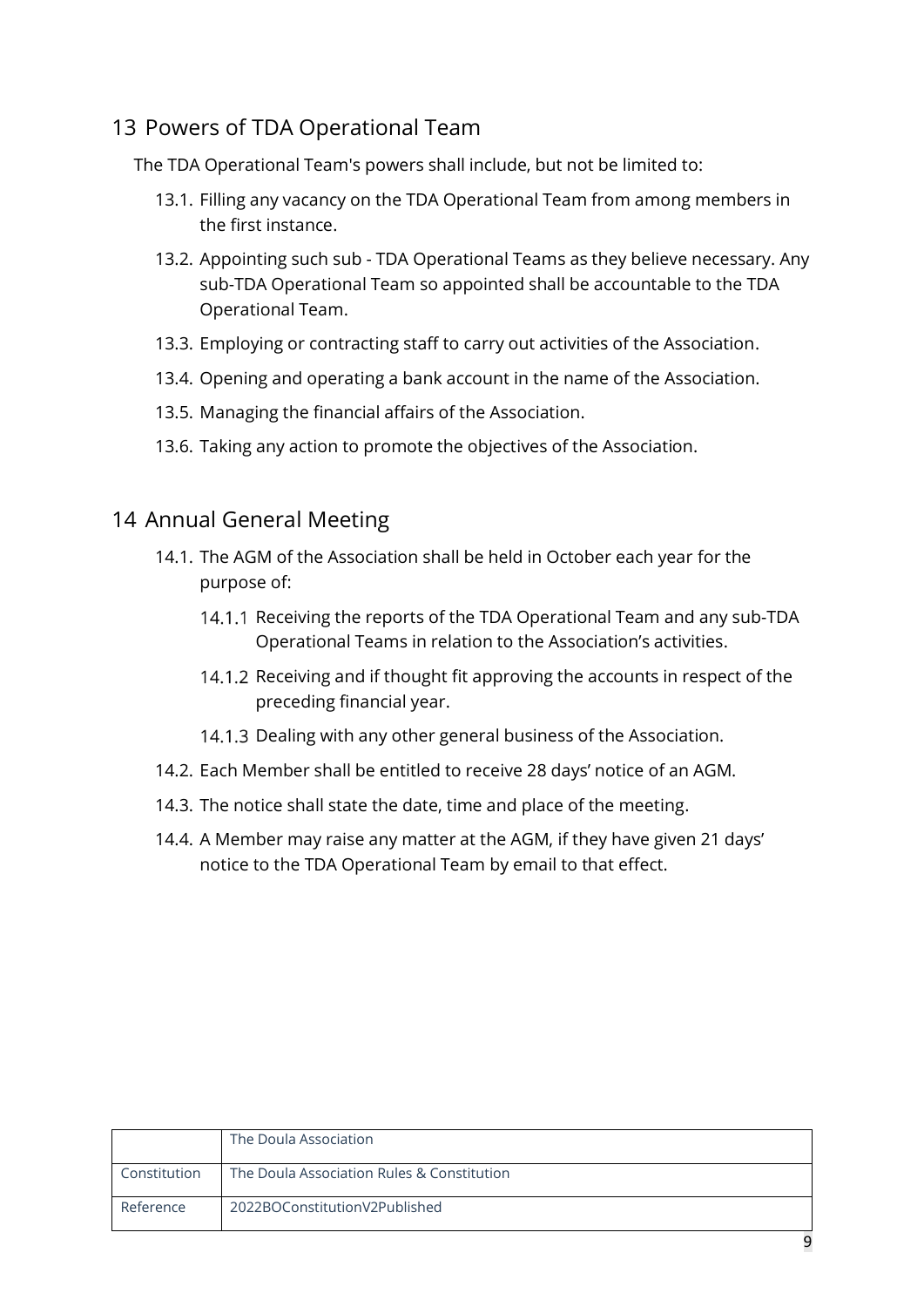#### <span id="page-9-0"></span>15 Finance

- 15.1. The Accounting Year of the Association shall be from 1st April of each year.
- 15.2. The Association operates a current bank account in the name of the Association and a separate savings account for the Pay It Forward Programme.
- 15.3. All membership fees and other money received shall be deposited in the Association's bank account.
- 15.4. Every cheque drawn from the Association's bank account shall be signed by the CEO and the Treasurer, or by such other Officers as may be authorised by the TDA Operational Team.
- 15.5. The Treasurer shall keep proper accounts of the Association.
- 15.6. If the Operational Team vote to dissolve the Association, all remaining money and other assets, once outstanding debts have been paid, will be donated to a charity voted on by the Operational Team.
- 15.7. No member may commit The Doula Association to any contract, or expense, without consent of the CEO and Treasurer in writing, and all expenses should be funded in advance.

|              | The Doula Association                      |
|--------------|--------------------------------------------|
| Constitution | The Doula Association Rules & Constitution |
| Reference    | 2022BOConstitutionV2Published              |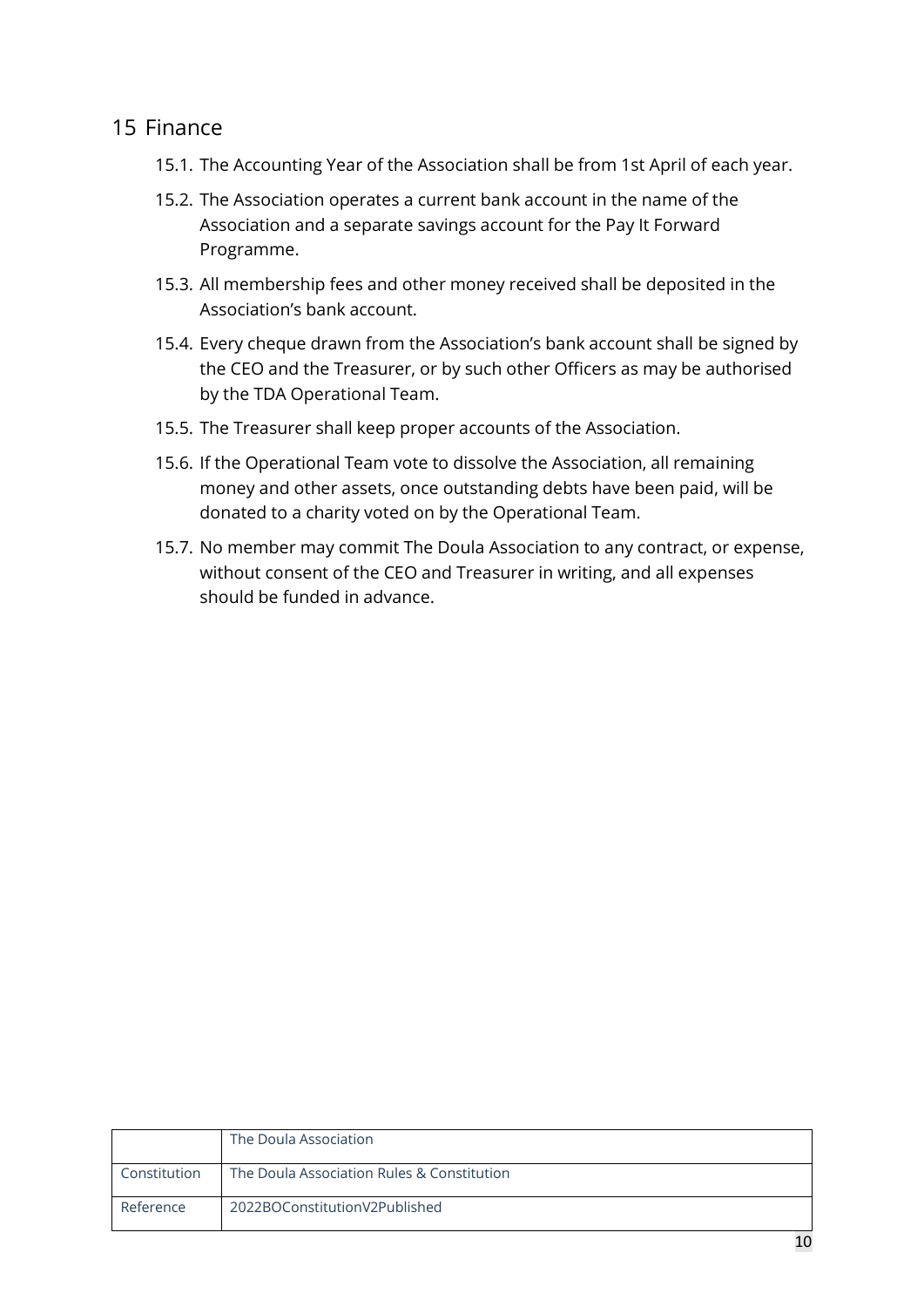# <span id="page-10-0"></span>Appendix A - Definitions

These definitions apply unless the context requires a different interpretation:

| "Accounting Year"          | means the year beginning on 1 <sup>st</sup> April the date to which<br>the accounts of the Association will continue to be<br>prepared.                                                                                                                                                                                                                         |  |  |
|----------------------------|-----------------------------------------------------------------------------------------------------------------------------------------------------------------------------------------------------------------------------------------------------------------------------------------------------------------------------------------------------------------|--|--|
| "AGM"                      | means the Annual General Meeting of the Association.                                                                                                                                                                                                                                                                                                            |  |  |
| "TDA Operational Team"     | means the Operational Team consisting of Members<br>who have applied for the different roles and been<br>selected to operate and manage the Association.                                                                                                                                                                                                        |  |  |
| "Confidential Information" | means all information about the Association information<br>about members, their personal contact information and<br>businesses, Association's future plans and policies. It<br>includes information about the Intellectual Property.                                                                                                                            |  |  |
| "Intellectual Property"    | means intellectual property of every sort, whether or not<br>registered or registrable in any country, including<br>intellectual property of all kinds coming into existence<br>after today; and including, among others, patents,<br>trademarks, unregistered marks, designs, copyrights,<br>software, domain names, discoveries, creations and<br>inventions. |  |  |
| "Member"                   | means any person who has paid for Membership of the<br>Association.                                                                                                                                                                                                                                                                                             |  |  |
| "Membership"               | means membership of the Association as set out in the<br>Rules.                                                                                                                                                                                                                                                                                                 |  |  |
| "Officer(s)"               | means the holder of any titled office of the Operational<br>Team of the Association.                                                                                                                                                                                                                                                                            |  |  |
| "Rules"                    | means the conditions of continuing membership of the<br>Association as set out in this constitution document as<br>amended from time to time.                                                                                                                                                                                                                   |  |  |

|              | The Doula Association                      |
|--------------|--------------------------------------------|
| Constitution | The Doula Association Rules & Constitution |
| Reference    | 2022BOConstitutionV2Published              |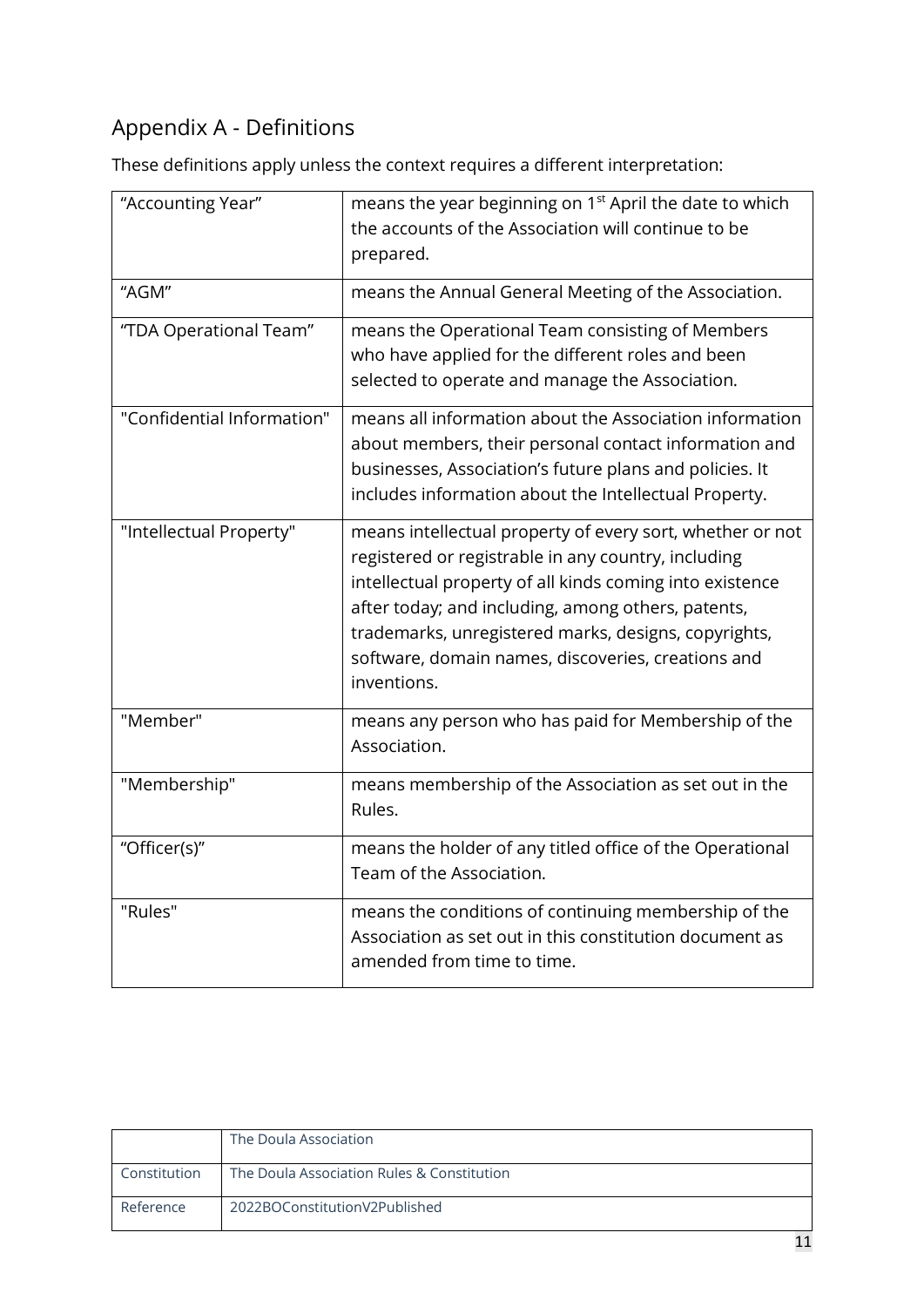## <span id="page-11-0"></span>Appendix B – Registered Office

75 Kindersley Way Abbots Langley Hertfordshire WD5 0DG

## <span id="page-11-1"></span>Appendix C - Annual Subscription Charges 2022

- PRO Membership of the Association: £5 per calendar month
- LITE Membership of the Association: £2 per calendar month
- UPGRADE from initial free 6 months: £3 per calendar month

|              | The Doula Association                      |
|--------------|--------------------------------------------|
| Constitution | The Doula Association Rules & Constitution |
| Reference    | 2022BOConstitutionV2Published              |